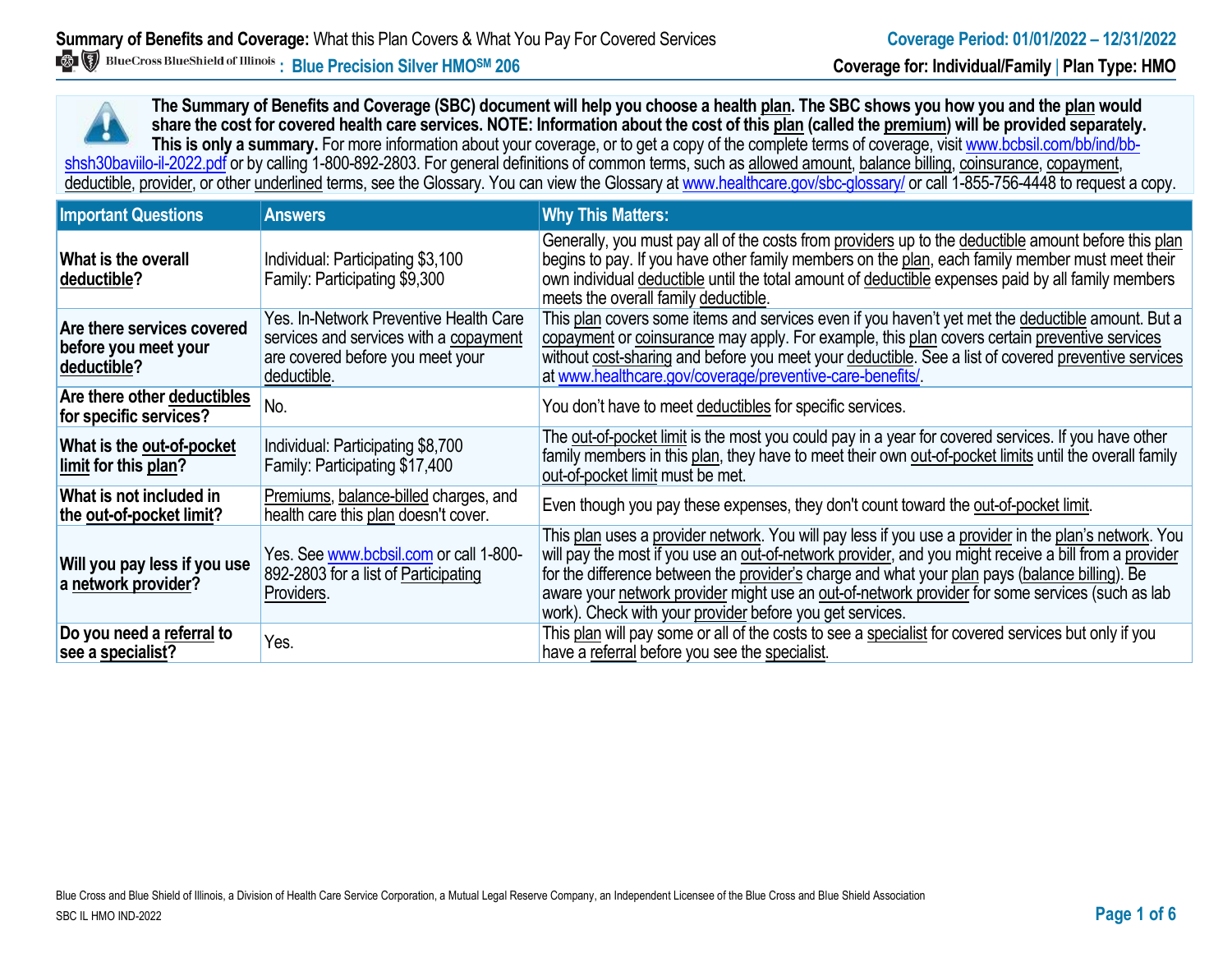

All **copayment** and **coinsurance** costs shown in this chart are after your **deductible** has been met, if a **deductible** applies.

| <b>Common</b>                         | <b>Services You May Need</b>                        | <b>What You Will Pay</b>                                  |                                                              |                                                                                                                                                                    |
|---------------------------------------|-----------------------------------------------------|-----------------------------------------------------------|--------------------------------------------------------------|--------------------------------------------------------------------------------------------------------------------------------------------------------------------|
| <b>Medical Event</b>                  |                                                     | <b>Participating Provider</b><br>(You will pay the least) | <b>Non-Participating Provider</b><br>(You will pay the most) | <b>Limitations, Exceptions, &amp; Other</b><br><b>Important Information</b>                                                                                        |
|                                       | Primary care visit to treat an<br>injury or illness | \$35/visit; deductible does not apply                     | <b>Not Covered</b>                                           | None                                                                                                                                                               |
| If you visit a health care            | Specialist visit                                    | \$75/visit; deductible does not apply                     | <b>Not Covered</b>                                           | Referral required.                                                                                                                                                 |
| provider's office or<br><b>clinic</b> | Preventive care/screening/<br>immunization          | No Charge; deductible does not apply                      | Not Covered                                                  | You may have to pay for services that<br>aren't preventive. Ask your provider if the<br>services needed are preventive. Then<br>check what your plan will pay for. |
| If you have a test                    | Diagnostic test (x-ray, blood<br>work)              | \$20/test; deductible does not apply                      | <b>Not Covered</b>                                           | Referral required.                                                                                                                                                 |
|                                       | Imaging (CT/PET scans,<br>MRI <sub>s</sub> )        | \$350/test; deductible does not apply                     | <b>Not Covered</b>                                           | Referral required.                                                                                                                                                 |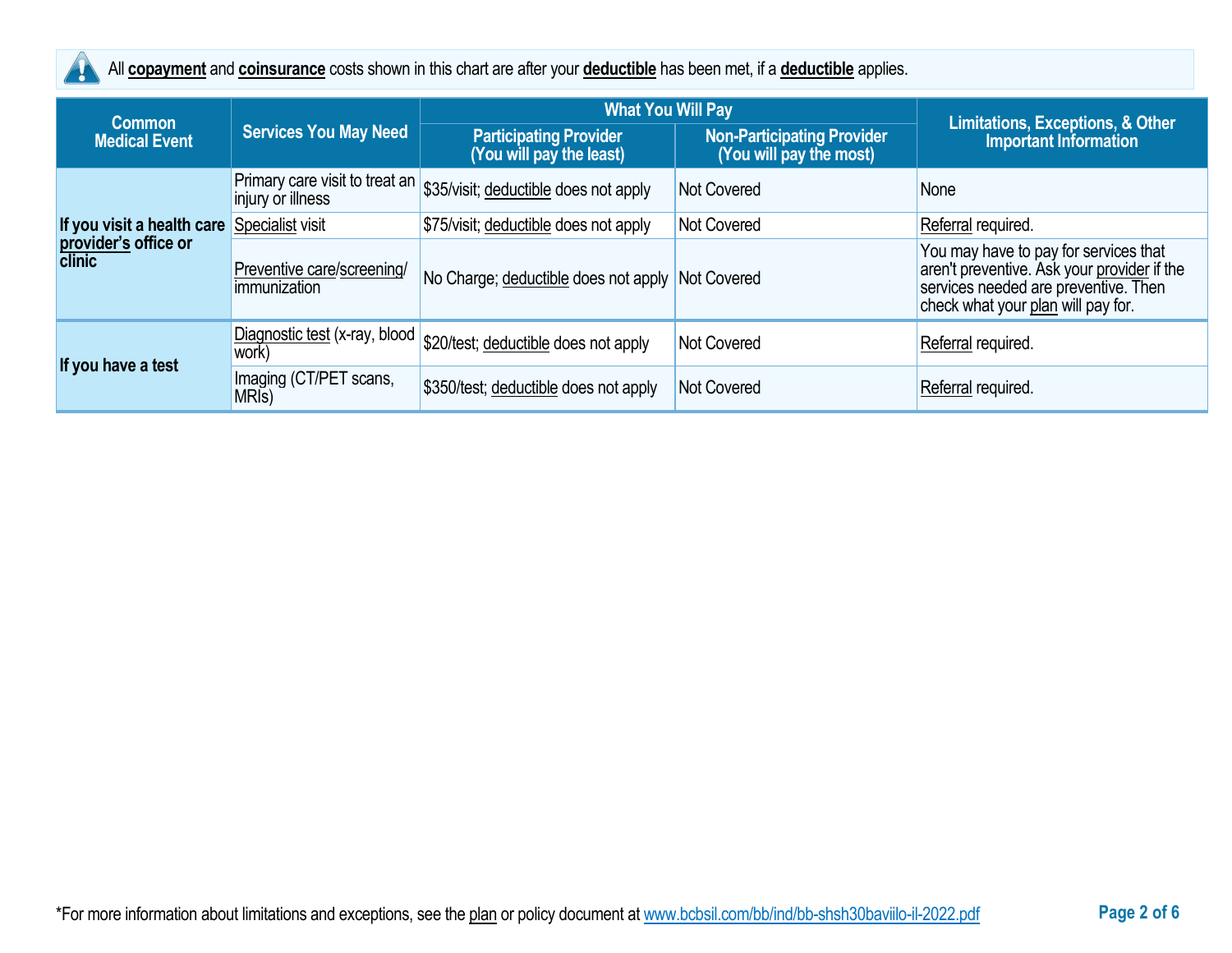| <b>Common</b>                                 |                                                   | <b>What You Will Pay</b>                                  |                                                              | <b>Limitations, Exceptions, &amp; Other</b>                                                                |  |
|-----------------------------------------------|---------------------------------------------------|-----------------------------------------------------------|--------------------------------------------------------------|------------------------------------------------------------------------------------------------------------|--|
| <b>Medical Event</b>                          | <b>Services You May Need</b>                      | <b>Participating Provider</b><br>(You will pay the least) | <b>Non-Participating Provider</b><br>(You will pay the most) | <b>Important Information</b>                                                                               |  |
|                                               | Preferred generic drugs                           | No Charge after deductible                                | <b>Not Covered</b>                                           | Limited to a 30-day supply at retail (or a 90-<br>day supply at a network of select retail                 |  |
| If you need drugs to<br>treat your illness or | Non-preferred generic<br>drugs                    | 10% coinsurance                                           | <b>Not Covered</b>                                           | pharmacies). Up to a 90-day supply at mail order. Specialty drugs limited to a 30-day<br>supply.           |  |
| condition                                     | Preferred brand drugs                             | 20% coinsurance                                           | <b>Not Covered</b>                                           | Payment of the difference between the cost<br>of a brand name drug and generic may also                    |  |
| More information about<br>prescription drug   | Non-preferred brand drugs                         | 30% coinsurance                                           | <b>Not Covered</b>                                           | be required if a generic drug is available.                                                                |  |
| coverage is available at                      | Preferred specialty drugs                         | 40% coinsurance                                           | <b>Not Covered</b>                                           | The amount you may pay per 30-day<br>supply of a covered insulin drug,                                     |  |
| www.bcbsil.com/rx22h                          | Non-preferred specialty<br><u>drugs</u>           | 50% coinsurance                                           | <b>Not Covered</b>                                           | regardless of quantity or type, shall not<br>exceed \$100, when obtained from a<br>Participating Pharmacy. |  |
| If you have outpatient                        | Facility fee (e.g.,<br>ambulatory surgery center) | 50% coinsurance                                           | <b>Not Covered</b>                                           | Referral required.<br>For Outpatient Infusion Therapy, see your                                            |  |
| surgery                                       | Physician/surgeon fees                            | \$30/visit; deductible does not apply                     | <b>Not Covered</b>                                           | benefit booklet* for details.                                                                              |  |
|                                               | <b>Emergency room care</b>                        | \$1,000/visit plus 50% coinsurance                        | \$1,000/visit plus 50% coinsurance                           | Per occurrence copayment waived upon<br>inpatient admission.                                               |  |
| If you need immediate<br>medical attention    | <b>Emergency medical</b><br>transportation        | 50% coinsurance                                           | 50% coinsurance                                              | None                                                                                                       |  |
|                                               | Urgent care                                       | \$75/visit; deductible does not apply                     | Not Covered                                                  | Must be affiliated with member's chosen<br>medical group or referral required.                             |  |
| If you have a hospital<br>stay                | Facility fee (e.g., hospital<br>room)             | \$500/visit plus 50% coinsurance                          | <b>Not Covered</b>                                           | Referral required.                                                                                         |  |
|                                               | Physician/surgeon fees                            | No Charge; deductible does not apply Not Covered          |                                                              | Referral required.                                                                                         |  |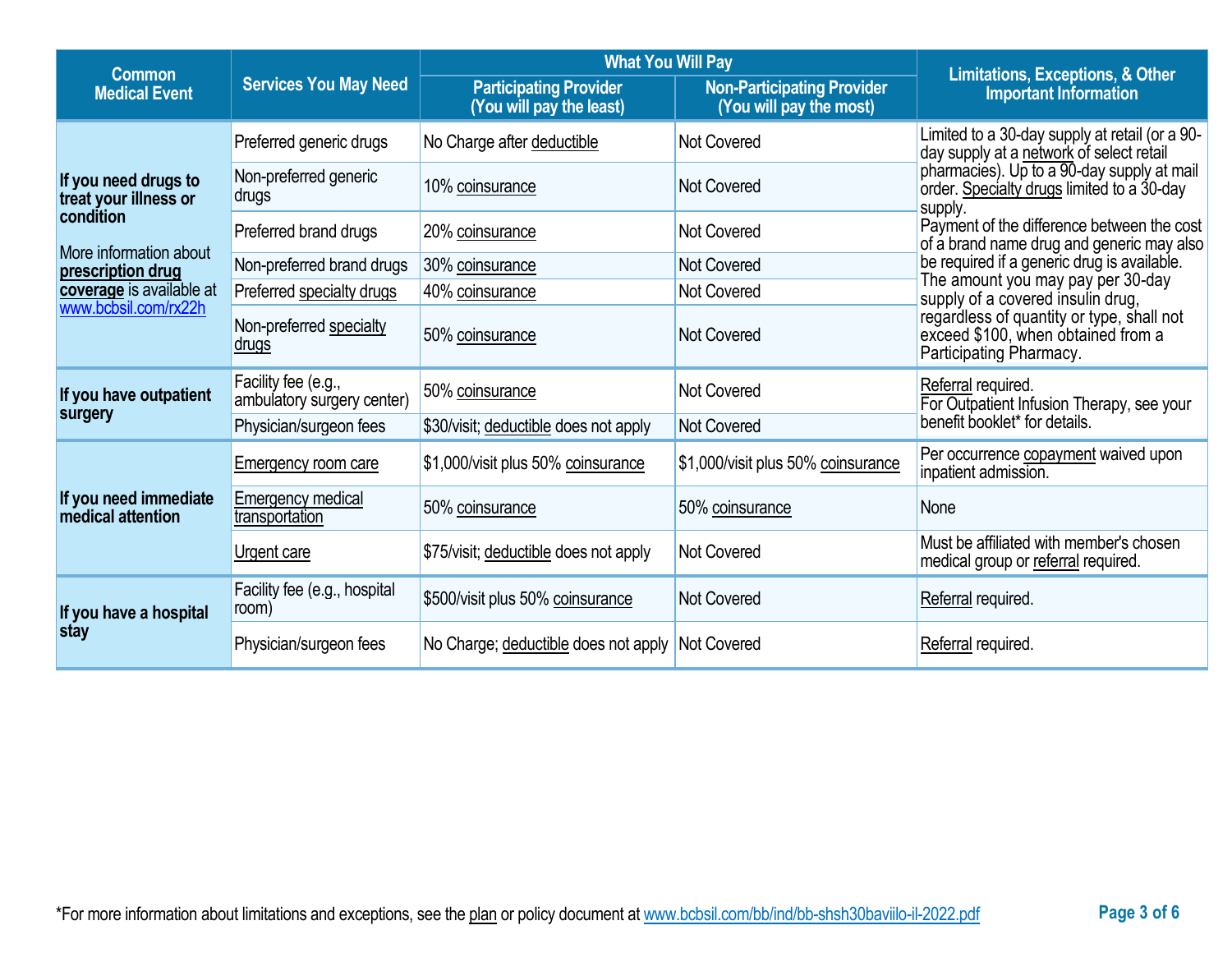| <b>Common</b>                                                                      |                                              | <b>What You Will Pay</b>                                                                             |                                                              |                                                                                                                                 |  |
|------------------------------------------------------------------------------------|----------------------------------------------|------------------------------------------------------------------------------------------------------|--------------------------------------------------------------|---------------------------------------------------------------------------------------------------------------------------------|--|
| <b>Medical Event</b>                                                               | <b>Services You May Need</b>                 | <b>Participating Provider</b><br>(You will pay the least)                                            | <b>Non-Participating Provider</b><br>(You will pay the most) | Limitations, Exceptions, & Other<br><b>Important Information</b>                                                                |  |
| If you need mental<br>health, behavioral<br>health, or substance<br>abuse services | Outpatient services                          | \$35/office visits; deductible does not<br>apply<br>50% coinsurance for other outpatient<br>services | <b>Not Covered</b>                                           | Referral required. Telepsychiatry benefits<br>are available; see your benefit booklet* for<br>details.                          |  |
|                                                                                    | Inpatient services                           | \$500/visit plus 50% coinsurance                                                                     | <b>Not Covered</b>                                           | Referral required.                                                                                                              |  |
| If you are pregnant                                                                | Office visits                                | Primary Care: \$35<br>Specialist: \$75; deductible does not<br>apply                                 | <b>Not Covered</b>                                           | Copayment applies to first prenatal visit<br>(per pregnancy). Cost sharing does not<br>apply for preventive services. Depending |  |
|                                                                                    | Childbirth/delivery<br>professional services | No Charge; deductible does not apply                                                                 | Not Covered                                                  | on the type of services, deductible may<br>apply. Maternity care may include tests and                                          |  |
|                                                                                    | Childbirth/delivery facility<br>services     | \$500/visit plus 50% coinsurance                                                                     | <b>Not Covered</b>                                           | services described elsewhere in the SBC<br>(i.e., ultrasound).                                                                  |  |
|                                                                                    | Home health care                             | No Charge; deductible does not apply                                                                 | <b>Not Covered</b>                                           | Referral required.                                                                                                              |  |
| If you need help                                                                   | Rehabilitation services                      | \$30/visit; deductible does not apply                                                                | <b>Not Covered</b>                                           |                                                                                                                                 |  |
| recovering or have                                                                 | <b>Habilitation services</b>                 | \$30/visit; deductible does not apply                                                                | Not Covered                                                  | Referral required.                                                                                                              |  |
| other special health<br>needs                                                      | Skilled nursing care                         | 50% coinsurance                                                                                      | <b>Not Covered</b>                                           | Referral required.                                                                                                              |  |
|                                                                                    | Durable medical equipment                    | No Charge; deductible does not apply                                                                 | <b>Not Covered</b>                                           | Referral required.                                                                                                              |  |
|                                                                                    | Hospice services                             | 50% coinsurance                                                                                      | <b>Not Covered</b>                                           | Referral required.                                                                                                              |  |
| If your child needs<br>dental or eye care                                          | Children's eye exam                          | No Charge; deductible does not apply                                                                 | <b>Not Covered</b>                                           | One visit per year. See your benefit<br>booklet* for details.                                                                   |  |
|                                                                                    | Children's glasses                           | No Charge; deductible does not apply                                                                 | Not Covered                                                  | One pair of glasses per year up to age 19.<br>See your benefit booklet* for details.                                            |  |
|                                                                                    | Children's dental check-up                   | Not Covered                                                                                          | <b>Not Covered</b>                                           | None                                                                                                                            |  |

# **Excluded Services & Other Covered Services:**

| Services Your Plan Generally Does NOT Cover (Check your policy or plan document for more information and a list of any other excluded services.) |                     |                                                    |                      |
|--------------------------------------------------------------------------------------------------------------------------------------------------|---------------------|----------------------------------------------------|----------------------|
|                                                                                                                                                  | Acupuncture         | Long-term care                                     | Weight loss programs |
|                                                                                                                                                  | Dental care (Adult) | Non-emergency care when traveling outside the U.S. |                      |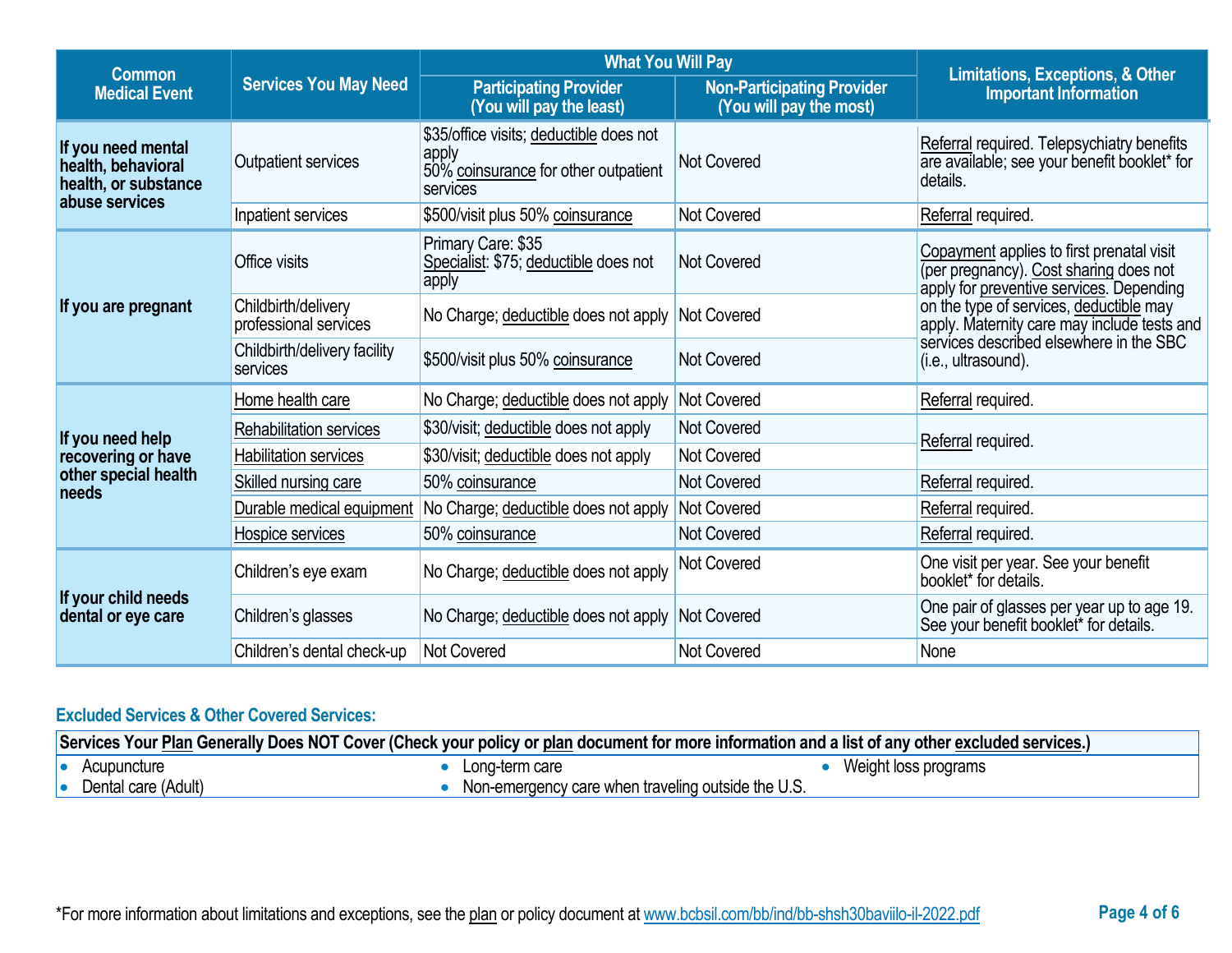| Other Covered Services (Limitations may apply to these services. This isn't a complete list. Please see your plan document.)                              |                                                                                                                                                                                                                                                                                                                                                                                                                                                                                                                                                                                   |  |  |  |
|-----------------------------------------------------------------------------------------------------------------------------------------------------------|-----------------------------------------------------------------------------------------------------------------------------------------------------------------------------------------------------------------------------------------------------------------------------------------------------------------------------------------------------------------------------------------------------------------------------------------------------------------------------------------------------------------------------------------------------------------------------------|--|--|--|
| Abortion care<br>Bariatric surgery<br>10<br>Chiropractic care (Chiropractic and Osteopathic<br>I۰<br>manipulation limited to 25 visits per calendar year) | Private-duty nursing (with the exception of inpatient<br>• Cosmetic surgery (only for the correction of congenital •<br>deformities or conditions resulting from accidental<br>private duty nursing)<br>injuries, scars, tumors, or diseases)<br>Routine eye care (Adult, 1 visit per benefit period)<br>Hearing aids (for children 1 per ear every 24 months,<br>Routine foot care (due to systemic disease and in<br>for adults up to \$2,500 per ear every 24 months)<br>connection with diabetes)<br>• Infertility treatment (covered for 4 procedures per<br>benefit period) |  |  |  |

Your Rights to Continue Coverage: There are agencies that can help if you want to continue your coverage after it ends. The contact information for those agencies is: the plan at 1-800-892-2803. You may also contact your state insurance department at 1-877-527-9431. Other coverage options may be available to you, too, including buying individual insurance coverage through the Health Insurance Marketplace. For more information about the Marketplace, visi[t www.HealthCare.gov](http://www.healthcare.gov/) or call 1-800-318-2596.

Your Grievance and Appeals Rights: There are agencies that can help if you have a complaint against your plan for a denial of a claim. This complaint is called a grievance or appeal. For more information about your rights, look at the explanation of benefits you will receive for that medical claim. Your plan documents also provide complete information on how to submit a claim, appeal, or a grievance for any reason to your plan. For more information about your rights, this notice, or assistance, contact: Blue Cross and Blue Shield of Illinois at 1-800-892-2803 or visit [www.bcbsil.com,](http://www.bcbsil.com/) or contact the U.S. Department of Labor's Employee Benefits Security Administration at 1866-444-EBSA (3272) or visit [www.dol.gov/ebsa/healthreform.](http://www.dol.gov/ebsa/healthreform) Additionally, a consumer assistance program can help you file your appeal. Contact the Illinois Department of Insurance at (877) 527-9431 or visi[t http://insurance.illinois.gov.](http://insurance.illinois.gov/)

### **Does this plan provide Minimum Essential Coverage? Yes**

Minimum Essential Coverage generally includes plans, health insurance available through the Marketplace or other individual market policies, Medicare, Medicaid, CHIP, TRICARE, and certain other coverage. If you are eligible for certain types of Minimum Essential Coverage, you may not be eligible for the premium tax credit.

### **Does this plan meet the Minimum Value Standards? Not Applicable**

If your plan doesn't meet the Minimum Value Standards, you may be eligible for a premium tax credit to help you pay for a plan through the Marketplace.

### **Language Access Services:**

Spanish (Español): Para obtener asistencia en Español, llame al 1-800-892-2803. Tagalog (Tagalog): Kung kailangan ninyo ang tulong sa Tagalog tumawag sa 1-800-892-2803. Chinese (中文): 如果需要中文的帮助,请拨打这个号码 1-800-892-2803. Navajo (Dine): Dinek'ehgo shika at'ohwol ninisingo, kwiijigo holne' 1-800-892-2803.

*To see examples of how this plan might cover costs for a sample medical situation, see the next section.*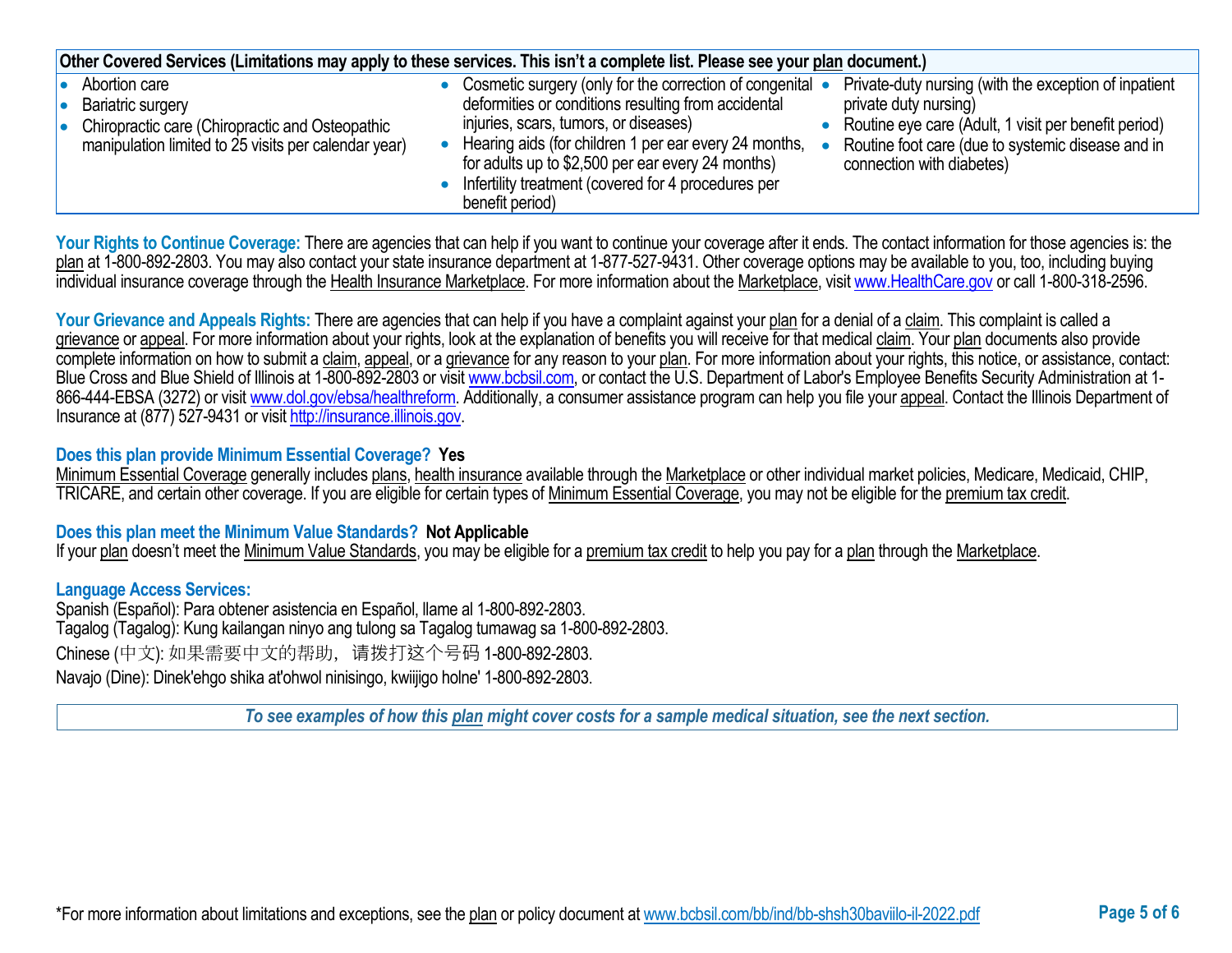## **About these Coverage Examples:**



**This is not a cost estimator.** Treatments shown are just examples of how this plan might cover medical care. Your actual costs will be different depending on the actual care you receive, the prices your providers charge, and many other factors. Focus on the cost-sharing amounts (deductibles, copayments and coinsurance) and excluded services under the plan. Use this information to compare the portion of costs you might pay under different health plans. Please note these coverage examples are based on self-only coverage.

# **Peg is Having a Baby** (9 months of in-network pre-natal care and a hospital delivery)

| ■ The plan's overall deductible   | \$3,100   |
|-----------------------------------|-----------|
| ■ Specialist copayment            | \$75      |
| ■ Hospital (facility) copay/coins | \$500+50% |
| ■ Other coinsurance               | 50%       |

# **This EXAMPLE event includes services like:**

Specialist office visits (*prenatal care)* Childbirth/Delivery Professional Services Childbirth/Delivery Facility Services Diagnostic tests (*ultrasounds and blood work)* Specialist visit *(anesthesia)* 

| <b>Total Example Cost</b> | \$12,700 |
|---------------------------|----------|
|                           |          |

## **In this example, Peg would pay:**

| <b>Cost Sharing</b>        |         |  |
|----------------------------|---------|--|
| Deductibles                | \$3,100 |  |
| Copayments                 | \$1,200 |  |
| Coinsurance                | \$1,700 |  |
| What isn't covered         |         |  |
| Limits or exclusions       | \$60    |  |
| The total Peg would pay is | \$6,060 |  |

# **Managing Joe's Type 2 Diabetes** (a year of routine in-network care of a wellcontrolled condition)

| $\blacksquare$ The plan's overall deductible | \$3,100   |
|----------------------------------------------|-----------|
| ■ Specialist copayment                       | \$75      |
| ■ Hospital (facility) copay/coins            | \$500+50% |
| Other coinsurance                            | 50%       |

## **This EXAMPLE event includes services like:**

Primary care physician office visits (*including disease education)* Diagnostic tests *(blood work)* Prescription drugs Durable medical equipment *(glucose meter)* 

# **Total Example Cost \$5,600**

### **In this example, Joe would pay:**

| Cost Sharing               |         |  |
|----------------------------|---------|--|
| Deductibles                | \$3,100 |  |
| Copayments                 | \$500   |  |
| Coinsurance                | \$80    |  |
| What isn't covered         |         |  |
| Limits or exclusions       |         |  |
| The total Joe would pay is | \$3,700 |  |

## **Mia's Simple Fracture** (in-network emergency room visit and follow up care)

| ■ The plan's overall deductible                | \$3,100     |
|------------------------------------------------|-------------|
| ■ Specialist copayment                         | \$75        |
| $\blacksquare$ Hospital (facility) copay/coins | $$500+50\%$ |
| ■ Other coinsurance                            | 50%         |

### **This EXAMPLE event includes services like:**

Emergency room care *(including medical supplies)* Diagnostic test *(x-ray)* Durable medical equipment *(crutches)* Rehabilitation services *(physical therapy)*

| <b>Total Example Cost</b> | \$2,800 |
|---------------------------|---------|
|---------------------------|---------|

### **In this example, Mia would pay:**

| <b>Cost Sharing</b>        |         |  |
|----------------------------|---------|--|
| Deductibles                | \$1,400 |  |
| Copayments                 | \$800   |  |
| Coinsurance                | \$0     |  |
| What isn't covered         |         |  |
| Limits or exclusions       | \$0     |  |
| The total Mia would pay is | \$2,200 |  |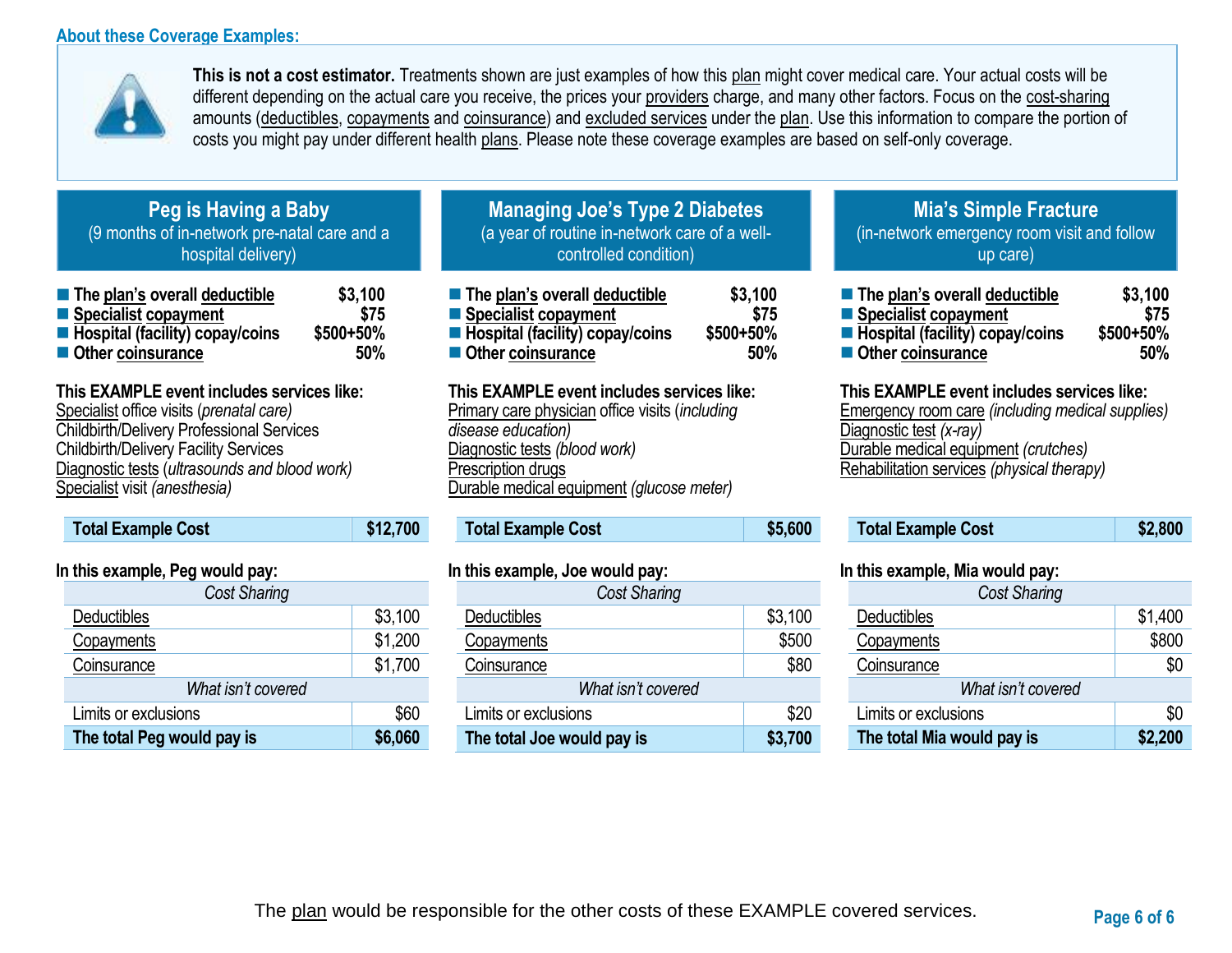

## Health care coverage is important for everyone.

We provide free communication aids and services for anyone with a disability or who needs language assistance.<br>We do not discriminate on the basis of race, color, national origin, sex, gender identity, age, sexual orientat health status or disability.

To receive language or communication assistance free of charge, please call us at 855-710-6984.

If you believe we have failed to provide a service, or think we have discriminated in another way, contact us to file a grievance.

| Office of Civil Rights Coordinator<br>300 E. Randolph St.<br>35th Floor<br>Chicago, Illinois 60601                          | Phone:<br>TTY/TDD:<br>Fax:<br>Email: | 855-664-7270 (voicemail)<br>855-661-6965<br>855-661-6960<br>CivilRightsCoordinator@hcsc.net                                                                        |
|-----------------------------------------------------------------------------------------------------------------------------|--------------------------------------|--------------------------------------------------------------------------------------------------------------------------------------------------------------------|
| You may file a civil rights complaint with the U.S. Department of Health and Human Services, Office for Civil Rights, at:   |                                      |                                                                                                                                                                    |
| U.S. Dept. of Health & Human Services<br>200 Independence Avenue SW<br>Room 509F, HHH Building 1019<br>Washington, DC 20201 | Phone:<br>TTY/TDD:                   | 800-368-1019<br>800-537-7697<br>Complaint Portal: https://ocrportal.hhs.gov/ocr/portal/lobby.jsf<br>Complaint Forms: http://www.hhs.gov/ocr/office/file/index.html |